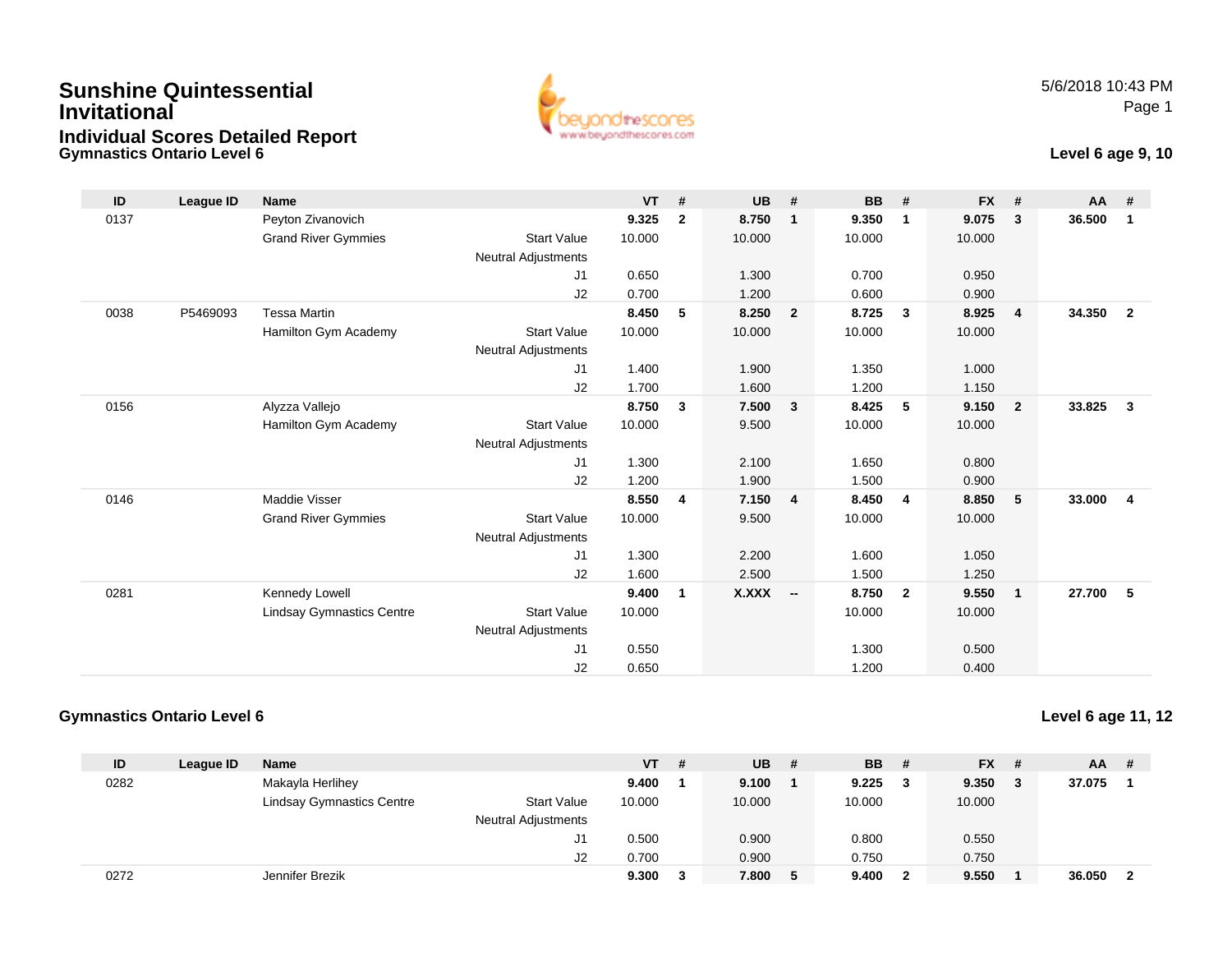# **Sunshine QuintessentialInvitationalIndividual Scores Detailed Report**



5/6/2018 10:43 PMPage 2

| idividual Scores Detailed Report |                                  |                            | www.beyondthescores.com |                          |        |                |        |   |        |                         |          |                |
|----------------------------------|----------------------------------|----------------------------|-------------------------|--------------------------|--------|----------------|--------|---|--------|-------------------------|----------|----------------|
|                                  | Infinity Gymnastics Centre       | <b>Start Value</b>         | 10.000                  |                          | 10.000 |                | 10.000 |   | 10.000 |                         |          |                |
|                                  |                                  | <b>Neutral Adjustments</b> |                         |                          |        |                |        |   |        |                         |          |                |
|                                  |                                  | J <sub>1</sub>             | 0.700                   |                          | 2.400  |                | 0.600  |   | 0.500  |                         |          |                |
|                                  |                                  | J2                         | 0.700                   |                          | 2.000  |                | 0.600  |   | 0.400  |                         |          |                |
| 0235                             | Mandella Scullion                |                            | 9.150                   | 4                        | 8.075  | $\overline{4}$ | 8.950  | 4 | 9.100  | $\overline{4}$          | 35.275 3 |                |
|                                  | Markham Gymnastics Club          | <b>Start Value</b>         | 10.000                  |                          | 10.000 |                | 10.000 |   | 10.000 |                         |          |                |
|                                  |                                  | <b>Neutral Adjustments</b> |                         |                          |        |                |        |   |        |                         |          |                |
|                                  |                                  | J <sub>1</sub>             | 0.900                   |                          | 2.000  |                | 1.000  |   | 0.800  |                         |          |                |
|                                  |                                  | J2                         | 0.800                   |                          | 1.850  |                | 1.100  |   | 1.000  |                         |          |                |
| 0094                             | Lauren McPherson                 |                            | 9.375                   | $\overline{2}$           | 9.050  | $\overline{2}$ | 8.150  | 5 | 8.375  | 5                       | 34.950   | $\overline{4}$ |
|                                  | Mariposa                         | <b>Start Value</b>         | 10.000                  |                          | 10.000 |                | 10.000 |   | 10.000 |                         |          |                |
|                                  |                                  | <b>Neutral Adjustments</b> |                         |                          |        |                |        |   |        |                         |          |                |
|                                  |                                  | J1                         | 0.650                   |                          | 1.000  |                | 1.800  |   | 1.650  |                         |          |                |
|                                  |                                  | J <sub>2</sub>             | 0.600                   |                          | 0.900  |                | 1.900  |   | 1.600  |                         |          |                |
| 0283                             | Dakota Karkoulas                 |                            | X.XXX                   | $\overline{\phantom{a}}$ | 8.925  | $\mathbf{3}$   | 9.475  | 1 | 9.500  | $\overline{\mathbf{2}}$ | 27.900   | $-5$           |
|                                  | <b>Lindsay Gymnastics Centre</b> | <b>Start Value</b>         |                         |                          | 10.000 |                | 10.000 |   | 10.000 |                         |          |                |
|                                  |                                  | <b>Neutral Adjustments</b> |                         |                          |        |                |        |   |        |                         |          |                |
|                                  |                                  | J <sub>1</sub>             |                         |                          | 1.150  |                | 0.550  |   | 0.550  |                         |          |                |
|                                  |                                  | J <sub>2</sub>             |                         |                          | 1.000  |                | 0.500  |   | 0.450  |                         |          |                |

#### **Gymnastics Ontario Level 6**

| ID   | League ID | Name                       |                            | <b>VT</b> | #                       | <b>UB</b> | #                       | <b>BB</b> | #                       | <b>FX</b> | #              | $AA$ # |                |
|------|-----------|----------------------------|----------------------------|-----------|-------------------------|-----------|-------------------------|-----------|-------------------------|-----------|----------------|--------|----------------|
| 0107 |           | Keira Lamming              |                            | 9.100     | - 1                     | 8.550     | - 1                     | 8.325     | $\mathbf 1$             | 9.425     |                | 35.400 |                |
|      |           | Sault YMCA Gymnastic Club  | <b>Start Value</b>         | 10.000    |                         | 10.000    |                         | 10.000    |                         | 10.000    |                |        |                |
|      |           |                            | <b>Neutral Adjustments</b> |           |                         |           |                         |           |                         |           |                |        |                |
|      |           |                            | J1                         | 0.900     |                         | 1.550     |                         | 1.600     |                         | 0.600     |                |        |                |
|      |           |                            | J <sub>2</sub>             | 0.900     |                         | 1.350     |                         | 1.750     |                         | 0.550     |                |        |                |
| 0139 |           | Abby Lise                  |                            | 8.950     | $\overline{\mathbf{2}}$ | 8.475     | $\overline{\mathbf{2}}$ | 8.050     | 3                       | 9.050     | 3              | 34.525 | $\overline{2}$ |
|      |           | <b>Grand River Gymmies</b> | <b>Start Value</b>         | 10.000    |                         | 10.000    |                         | 10.000    |                         | 10.000    |                |        |                |
|      |           |                            | <b>Neutral Adjustments</b> |           |                         |           |                         |           |                         |           |                |        |                |
|      |           |                            | J <sub>1</sub>             | 1.100     |                         | 1.450     |                         | 1.900     |                         | 1.000     |                |        |                |
|      |           |                            | J <sub>2</sub>             | 1.000     |                         | 1.600     |                         | 2.000     |                         | 0.900     |                |        |                |
| 0322 |           | Sarah Zinger               |                            | 8.300     | $\overline{\mathbf{3}}$ | 7.800     | $\overline{\mathbf{3}}$ | 8.100     | $\overline{\mathbf{2}}$ | 9.175     | $\overline{2}$ | 33.375 | 3              |
|      |           | <b>Grand River Gymmies</b> | <b>Start Value</b>         | 10.000    |                         | 10.000    |                         | 10.000    |                         | 10.000    |                |        |                |
|      |           |                            | <b>Neutral Adjustments</b> |           |                         |           |                         |           |                         |           |                |        |                |
|      |           |                            | J <sub>1</sub>             | 1.800     |                         | 2.300     |                         | 1.900     |                         | 0.900     |                |        |                |
|      |           |                            | J <sub>2</sub>             | 1.600     |                         | 2.100     |                         | 1.900     |                         | 0.750     |                |        |                |

**Level 6 age 13**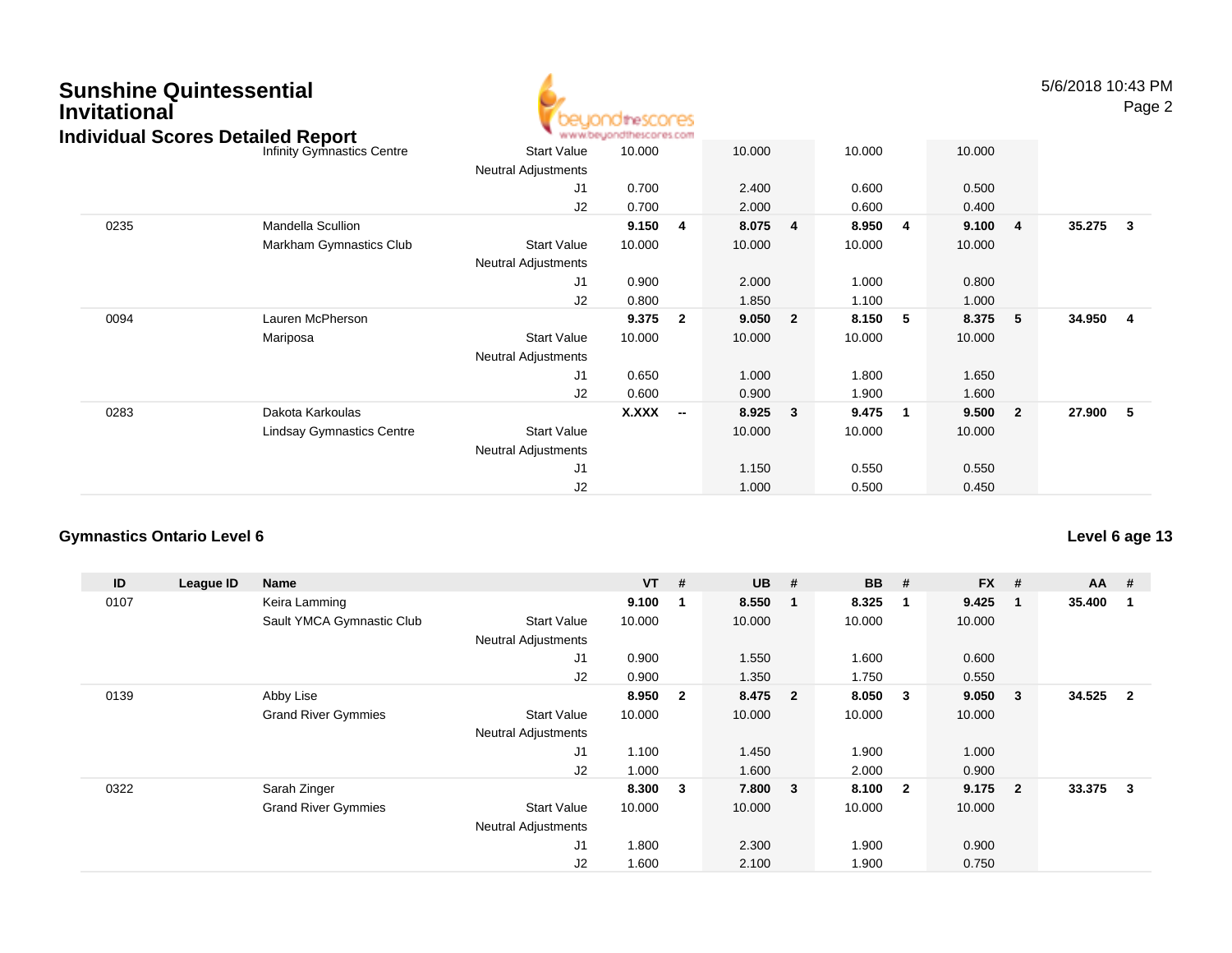## **Sunshine QuintessentialInvitationalIndividual Scores Detailed Report**



## **Gymnastics Ontario Level 6**

# **Level 6 age 15**

| ID   | League ID | Name                             |                     | $VT$ # |                | <b>UB</b> | #              | <b>BB</b> | #              | <b>FX</b> | #              | $AA$ # |                         |
|------|-----------|----------------------------------|---------------------|--------|----------------|-----------|----------------|-----------|----------------|-----------|----------------|--------|-------------------------|
| 0104 |           | Samantha Watson                  |                     | 9.750  | 1              | 9.150     | $\mathbf 1$    | 8.625     | 4              | 9.125     | 3              | 36.650 | 1                       |
|      |           | Mariposa                         | <b>Start Value</b>  | 10.000 |                | 10.000    |                | 10.000    |                | 10.000    |                |        |                         |
|      |           |                                  | Neutral Adjustments |        |                |           |                |           |                |           |                |        |                         |
|      |           |                                  | J1                  | 0.250  |                | 0.900     |                | 1.400     |                | 0.950     |                |        |                         |
|      |           |                                  | J2                  | 0.250  |                | 0.800     |                | 1.350     |                | 0.800     |                |        |                         |
| 0280 |           | Daliagh Whitmarsh                |                     | 9.025  | 4              | 8.725     | $\mathbf{3}$   | 9.325     | $\overline{1}$ | 9.500     | $\overline{1}$ | 36.575 | $\overline{2}$          |
|      |           | <b>Lindsay Gymnastics Centre</b> | <b>Start Value</b>  | 10.000 |                | 10.000    |                | 10.000    |                | 10.000    |                |        |                         |
|      |           |                                  | Neutral Adjustments |        |                |           |                |           |                |           |                |        |                         |
|      |           |                                  | J1                  | 0.950  |                | 1.350     |                | 0.700     |                | 0.550     |                |        |                         |
|      |           |                                  | J2                  | 1.000  |                | 1.200     |                | 0.650     |                | 0.450     |                |        |                         |
| 0275 |           | Lucy Pothier                     |                     | 9.350  | 3              | 8.850     | $\overline{2}$ | 8.850     | $\overline{2}$ | 9.200     | -2             | 36.250 | 3                       |
|      |           | Infinity Gymnastics Centre       | <b>Start Value</b>  | 10.000 |                | 10.000    |                | 10.000    |                | 10.000    |                |        |                         |
|      |           |                                  | Neutral Adjustments |        |                |           |                |           |                |           |                |        |                         |
|      |           |                                  | J1                  | 0.700  |                | 1.300     |                | 1.100     |                | 0.850     |                |        |                         |
|      |           |                                  | J <sub>2</sub>      | 0.600  |                | 1.000     |                | 1.200     |                | 0.750     |                |        |                         |
| 0236 |           | Kaitlyn Cheung                   |                     | 9.550  | $\overline{2}$ | 8.475     | $\overline{4}$ | 8.700     | $\mathbf{3}$   | 9.200     | $\overline{2}$ | 35.925 | $\overline{\mathbf{4}}$ |
|      |           | Markham Gymnastics Club          | <b>Start Value</b>  | 10.000 |                | 10.000    |                | 10.000    |                | 10.000    |                |        |                         |
|      |           |                                  | Neutral Adjustments |        |                |           |                |           |                |           |                |        |                         |
|      |           |                                  | J1                  | 0.500  |                | 1.600     |                | 1.300     |                | 0.700     |                |        |                         |
|      |           |                                  | J <sub>2</sub>      | 0.400  |                | 1.450     |                | 1.300     |                | 0.900     |                |        |                         |

## **Gymnastics Ontario Level 6**

# **Level 6 age 14**

| ID   | League ID | <b>Name</b>                      |                            | $VT$ # |                         | <b>UB</b> | # | <b>BB</b> | # | $FX$ # |                | <b>AA</b> | #                       |
|------|-----------|----------------------------------|----------------------------|--------|-------------------------|-----------|---|-----------|---|--------|----------------|-----------|-------------------------|
| 0284 |           | Sydney James                     |                            | 9.525  | $\overline{\mathbf{2}}$ | 9.025     |   | 9.450     |   | 9.600  |                | 37.600    |                         |
|      |           | <b>Lindsay Gymnastics Centre</b> | <b>Start Value</b>         | 10.000 |                         | 10.000    |   | 10.000    |   | 10.000 |                |           |                         |
|      |           |                                  | <b>Neutral Adjustments</b> |        |                         |           |   |           |   |        |                |           |                         |
|      |           |                                  | J1                         | 0.450  |                         | 1.050     |   | 0.600     |   | 0.500  |                |           |                         |
|      |           |                                  | J2                         | 0.500  |                         | 0.900     |   | 0.500     |   | 0.300  |                |           |                         |
| 0101 |           | Marina Thomas                    |                            | 9.600  |                         | 9.000 2   |   | 9.025     | 4 | 9.150  | $\overline{7}$ | 36.775    | $\overline{\mathbf{2}}$ |
|      |           | Mariposa                         | <b>Start Value</b>         | 10.000 |                         | 10.000    |   | 10.000    |   | 10.000 |                |           |                         |
|      |           |                                  | <b>Neutral Adjustments</b> |        |                         |           |   |           |   |        |                |           |                         |
|      |           |                                  | J1                         | 0.400  |                         | 1.000     |   | 0.950     |   | 0.800  |                |           |                         |
|      |           |                                  | J2                         | 0.400  |                         | 1.000     |   | 1.000     |   | 0.900  |                |           |                         |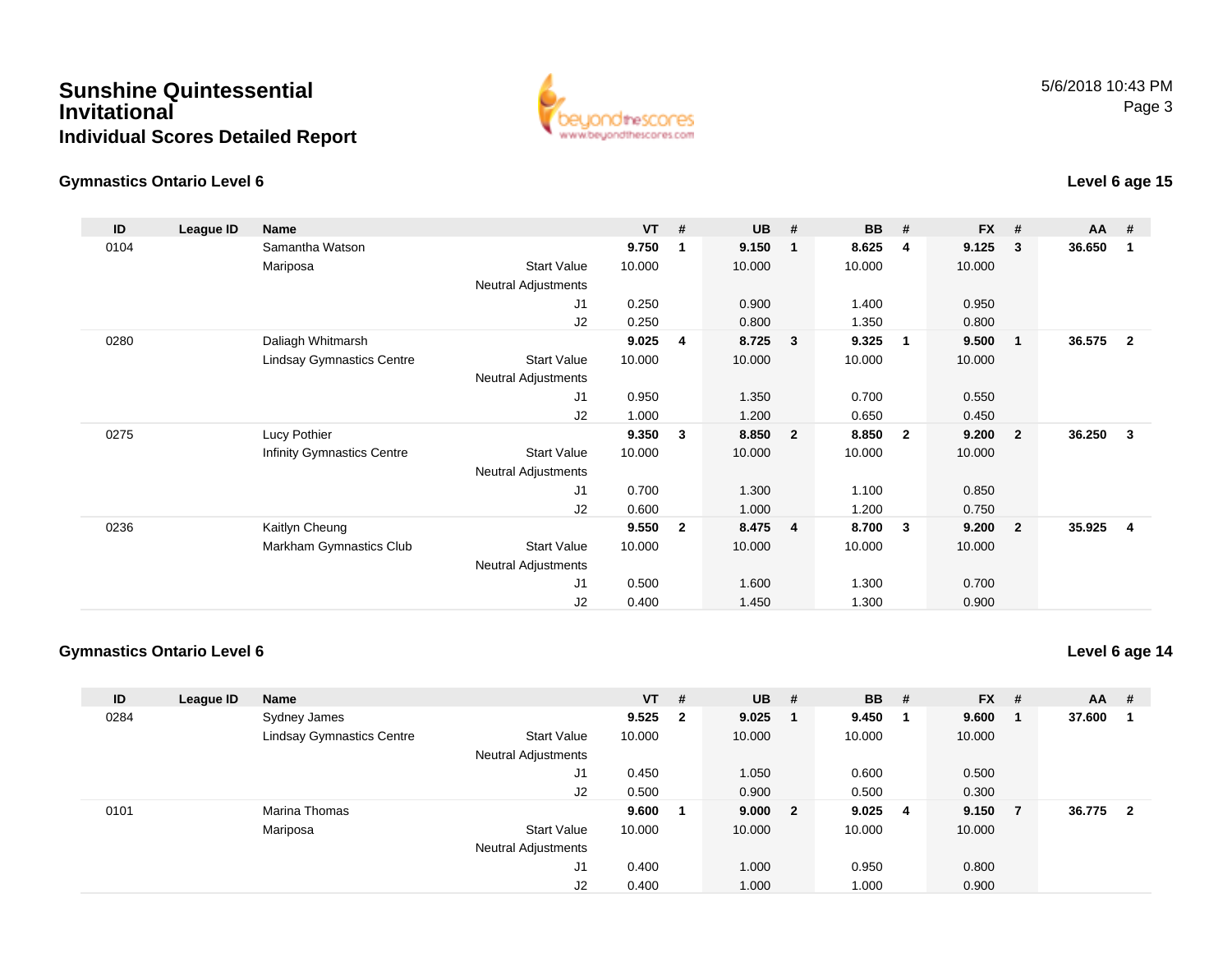| <b>Sunshine Quintessential</b><br><b>Invitational</b> | <b>Individual Scores Detailed Report</b> |                                                  | <b>idinescores</b><br>www.beyondthescores.com |                         |        |                |        |                         |        |                | 5/6/2018 10:43 PM | Page 4                  |
|-------------------------------------------------------|------------------------------------------|--------------------------------------------------|-----------------------------------------------|-------------------------|--------|----------------|--------|-------------------------|--------|----------------|-------------------|-------------------------|
| 0276                                                  | <b>Bailey Spring</b>                     |                                                  | 9.375                                         | 5                       | 8.725  | 6              | 9.050  | $\mathbf{3}$            | 9.575  | $\overline{2}$ | 36.725            | $\overline{\mathbf{3}}$ |
|                                                       | Infinity Gymnastics Centre               | <b>Start Value</b><br><b>Neutral Adjustments</b> | 10.000                                        |                         | 10.000 |                | 10.000 |                         | 10.000 |                |                   |                         |
|                                                       |                                          | J1                                               | 0.750                                         |                         | 1.350  |                | 0.900  |                         | 0.450  |                |                   |                         |
|                                                       |                                          | J2                                               | 0.500                                         |                         | 1.200  |                | 1.000  |                         | 0.400  |                |                   |                         |
| 0103                                                  | <b>Rylie Prosser</b>                     |                                                  | 9.425                                         | $\overline{4}$          | 8.775  | 5              | 8.675  | 6                       | 9.550  | $\mathbf{3}$   | 36.425            | $\overline{a}$          |
|                                                       | Mariposa                                 | <b>Start Value</b><br><b>Neutral Adjustments</b> | 10.000                                        |                         | 10.000 |                | 10.000 |                         | 10.000 |                |                   |                         |
|                                                       |                                          | J1                                               | 0.650                                         |                         | 1.250  |                | 1.300  |                         | 0.450  |                |                   |                         |
|                                                       |                                          | J2                                               | 0.500                                         |                         | 1.200  |                | 1.350  |                         | 0.450  |                |                   |                         |
| 0279                                                  | Avyn Thurston-Lycett                     |                                                  | 9.175                                         | 6                       | 8.950  | 3              | 8.825  | 5                       | 9.475  | 4              | 36.425            | $\overline{\mathbf{4}}$ |
|                                                       | <b>Lindsay Gymnastics Centre</b>         | <b>Start Value</b>                               | 10.000                                        |                         | 10.000 |                | 10.000 |                         | 10.000 |                |                   |                         |
|                                                       |                                          | <b>Neutral Adjustments</b>                       |                                               |                         |        |                |        |                         |        |                |                   |                         |
|                                                       |                                          | J1                                               | 0.750                                         |                         | 1.100  |                | 1.250  |                         | 0.550  |                |                   |                         |
|                                                       |                                          | J2                                               | 0.900                                         |                         | 1.000  |                | 1.100  |                         | 0.500  |                |                   |                         |
| 0213                                                  | Angelica Vezos                           |                                                  | 9.100                                         | $\overline{7}$          | 8.675  | $\overline{7}$ | 9.100  | $\overline{\mathbf{2}}$ | 9.300  | 5              | 36.175            | 5                       |
|                                                       | Markham Gymnastics Club                  | <b>Start Value</b>                               | 10.000                                        |                         | 10.000 |                | 10.000 |                         | 10.000 |                |                   |                         |
|                                                       |                                          | <b>Neutral Adjustments</b>                       |                                               |                         |        |                |        |                         |        |                |                   |                         |
|                                                       |                                          | J1                                               | 1.000                                         |                         | 1.500  |                | 1.000  |                         | 0.800  |                |                   |                         |
|                                                       |                                          | J2                                               | 0.800                                         |                         | 1.150  |                | 0.800  |                         | 0.600  |                |                   |                         |
| 0105                                                  | Emily McCallum                           |                                                  | 9.525                                         | $\overline{\mathbf{2}}$ | 8.925  | $\overline{4}$ | 8.150  | $\overline{7}$          | 9.125  | 8              | 35.725            | $6\overline{6}$         |
|                                                       | Mariposa                                 | <b>Start Value</b>                               | 10.000                                        |                         | 10.000 |                | 10.000 |                         | 10.000 |                |                   |                         |
|                                                       |                                          | <b>Neutral Adjustments</b>                       |                                               |                         |        |                |        |                         |        |                |                   |                         |
|                                                       |                                          | J1                                               | 0.450                                         |                         | 1.150  |                | 1.800  |                         | 0.850  |                |                   |                         |
|                                                       |                                          | J2                                               | 0.500                                         |                         | 1.000  |                | 1.900  |                         | 0.900  |                |                   |                         |
| 0134                                                  | Cassidy Richards                         |                                                  | 9.450                                         | $\overline{\mathbf{3}}$ | 8.450  | 8              | 8.100  | $\overline{\mathbf{8}}$ | 9.275  | 6              | 35.275            | $\overline{7}$          |
|                                                       | <b>Grand River Gymmies</b>               | <b>Start Value</b>                               | 10.000                                        |                         | 10.000 |                | 10.000 |                         | 10.000 |                |                   |                         |
|                                                       |                                          | <b>Neutral Adjustments</b>                       |                                               |                         |        |                |        |                         |        |                |                   |                         |
|                                                       |                                          | J1                                               | 0.600                                         |                         | 1.600  |                | 1.800  |                         | 0.650  |                |                   |                         |
|                                                       |                                          | J2                                               | 0.500                                         |                         | 1.500  |                | 2.000  |                         | 0.800  |                |                   |                         |

#### **Gymnastics Ontario Level 6**

## **Level 6 age 16+**

| ID   | League ID | Name                              |                            | <b>VT</b> | -# | <b>UB</b> | # | <b>BB</b> | # | $FX$ # | $AA$ # |  |
|------|-----------|-----------------------------------|----------------------------|-----------|----|-----------|---|-----------|---|--------|--------|--|
| 0274 |           | Sarah McArthur                    |                            | 9.550     |    | 8.500     |   | 9.425     |   | 9.425  | 36.900 |  |
|      |           | <b>Infinity Gymnastics Centre</b> | <b>Start Value</b>         | 10.000    |    | 10.000    |   | 10.000    |   | 10.000 |        |  |
|      |           |                                   | <b>Neutral Adjustments</b> |           |    |           |   |           |   |        |        |  |
|      |           |                                   | J1                         | 0.500     |    | 1.600     |   | 0.550     |   | 0.500  |        |  |
|      |           |                                   | J2                         | 0.400     |    | 1.400     |   | 0.600     |   | 0.650  |        |  |